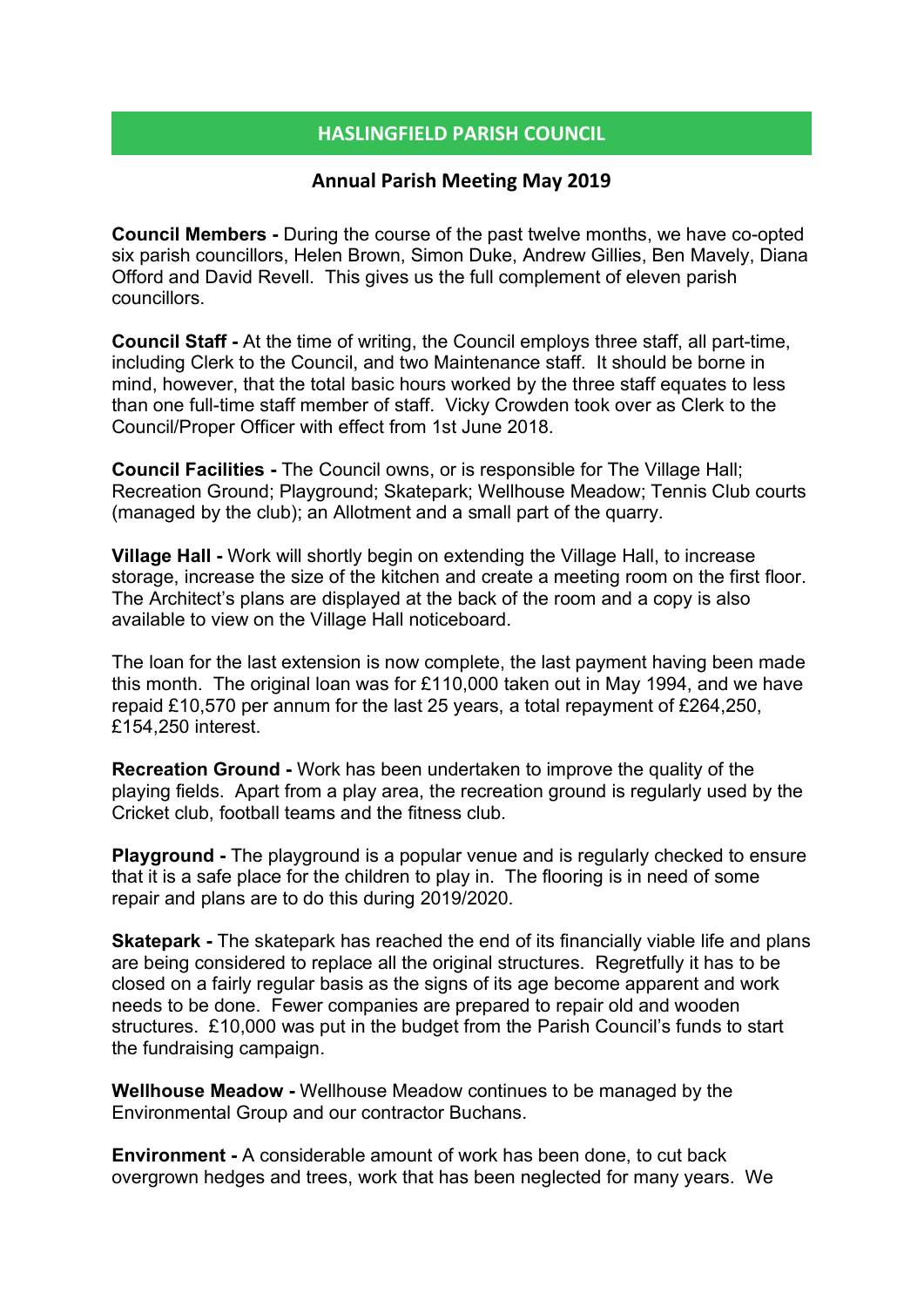now have on ongoing plan to maintain these. The Environmental Group continues to meet on a regular basis, both tidying and cleaning.

Traffic Calming - The Barton Road scheme has now been fully implemented and is proving a success, as is the movable vehicle activated sign.

Finance - At the time of writing, the Council's accounts for 2018/19 are yet to be finalised. The figures to hand suggest a substantial budget surplus, but the Council has agreed that this surplus should primarily be earmarked for the village hall extension. The Council reviewed its reserves policy as usual in January 2019.

Precept - As for 2019/20, the Council set its precept at a level resulting in only a modest increase in the Parish Council portion of the council tax. The precept gave a Band D equivalent for 2019/20 of £136.54. This is an increase of £0.77 or 0.57% above the Band D equivalent charge in 2018/19.

## The Council provided financial assistance to:

Connections Bus £7,931

This is a charity providing youth work services across Cambridgeshire and is the largest provider of open access youth clubs in Cambridgeshire.

Little Owls **E4,400** 

Little Owls is our village Preschool. They are a small village charity, managed by a committee of volunteers. Their aim is to provide good Early Years education to local children and give them a sound transition to primary school.

The Warden Scheme **E3,000** Haslingfield Community Warden Scheme provides support to the elderly and infirm in the parish of Haslingfield. Visits are made on a daily basis, Monday to Saturday by the Warden, Deputy Warden or one of a team of volunteers. The Warden is available as a 'friendly neighbour' to ensure members, of all ages are well and to help with small tasks and local shopping.

All Saints Churchyard Maintenance £500 The Council continues to make its premises available at concessionary rates, and in some cases free of charge, for various community events and services.

Other major items of expenditure for the period were:

| Village Hall loan repayment | £10,570 |
|-----------------------------|---------|
| <b>Salaries</b>             | £16,830 |
| <b>Groundworks</b>          | £15,307 |
| Village Hall extension fund | £30,000 |
| <b>Skate Park fund</b>      | £10.000 |
|                             |         |

Haslingfield Parish Council Meetings - The Council meet on the 2nd Monday of each month and everyone is welcome.

Publicity/Information - The village website – haslingfieldvillage.co.uk – continues to be updated on a regular basis and is well worth a visit for anyone who wants to stay